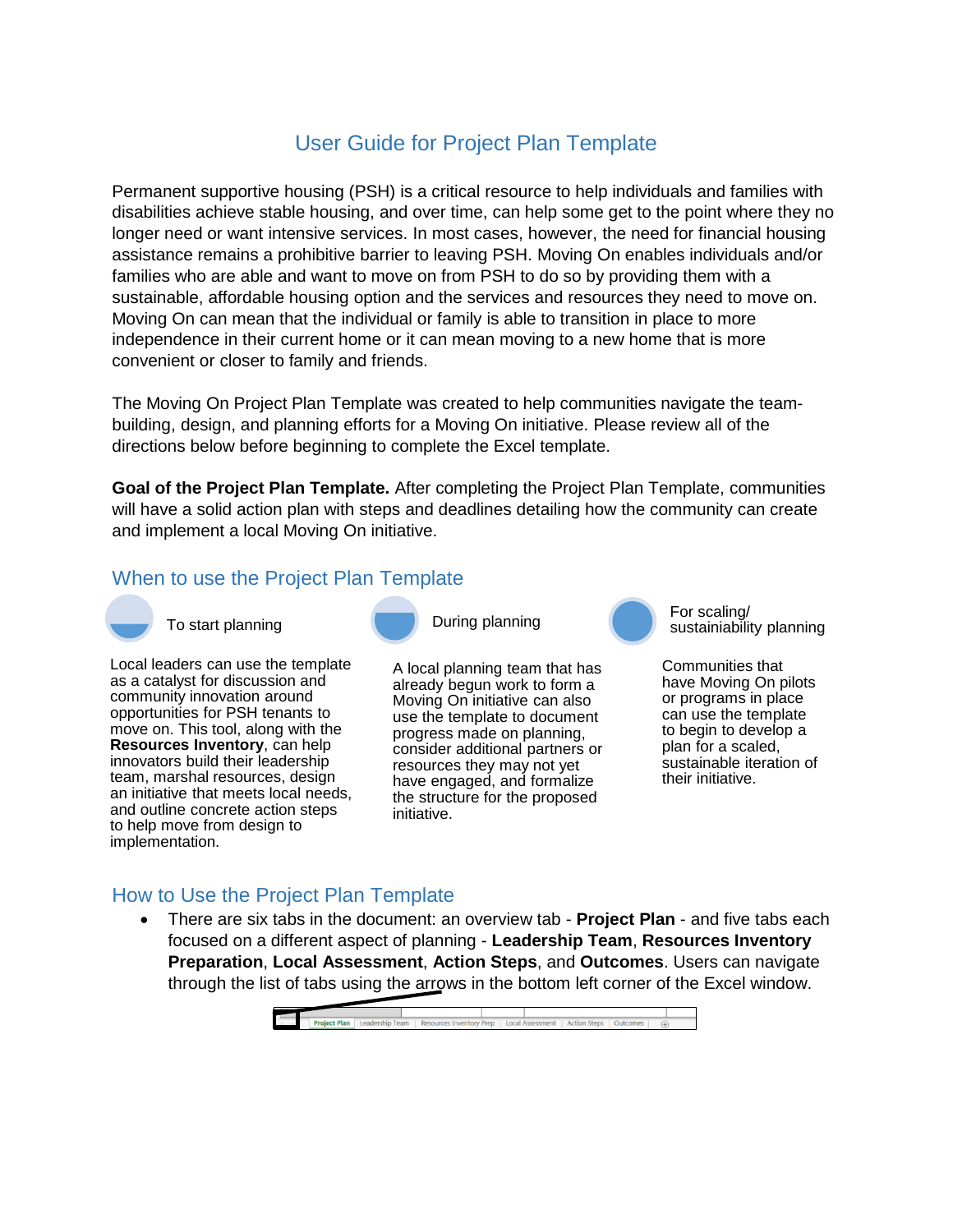- Sections in the document that are white are meant to be filled in by the community. Yellow boxes indicate instructions – these are reminders for each tab, but please refer to this document for full instructions.
- Suggestions on what communities might include as they plan their Moving On initiatives are pre-filled into each chart. These are just suggestions, and communities can feel free to use, modify, or delete any of this suggested text.
- Ideally the document will be shared in an application that allows team members to make and view each other's edits in real time (i.e. Google Docs, Dropbox, etc.), and can be updated electronically during leadership team meetings. In the event that group members prefer printouts, each chart is sized so that it can be printed horizontally (landscape mode) on legal size (11½ by 14) paper.

## Stakeholder Engagement

Successful Moving On initiatives require buy-in from a variety of stakeholders. Some of the **stakeholders** that you should consider partnering with and gathering data from are:

| Continuum of Care (CoC)                                                  | Can convene partners and lead initiative design, implementation, and monitoring.                                                                                                                                                    |
|--------------------------------------------------------------------------|-------------------------------------------------------------------------------------------------------------------------------------------------------------------------------------------------------------------------------------|
| <b>Public Housing Agencies</b>                                           | Can provide access to Housing Choice Vouchers (HCVs), Public Housing units,<br>and/or other housing resources. Teams should engage all PHAs in the geographic<br>area they serve.                                                   |
| Local government housing/human<br>services agencies                      | Can provide access to resources and support design, implementation, and<br>monitoring of initiative.                                                                                                                                |
| Permanent supportive housing<br>(PSH) providers                          | Can help identify barriers that clients face and ensure that services and structure<br>of initiative are responsive to local needs. In implementation, can identify, assess,<br>and provide services to tenants looking to move on. |
| PSH tenants and persons with<br>lived experience                         | Can provide insight into needs, experiences, and other considerations useful to<br>developing a program and package of services that adequately addresses the<br>service and resource needs of PSH tenants.                         |
| <b>HUD Multifamily Building Owners</b><br>(private, non-profit sponsors) | Can provide access to HUD Multifamily Assisted buildings (Including Supportive<br>Housing for the elderly and persons with disabilities Section 202 and 811<br>programs) for Moving On clients.                                     |
| Affordable housing developers,<br>owners, and operators                  | Can provide access to affordable housing units in existing buildings, or develop<br>set asides for buildings that are leasing up.                                                                                                   |
| Local human service, healthcare,<br>and mental health providers          | Can provide access to services, supports, and resources to Moving On clients<br>during and after their transition.                                                                                                                  |
| Local funders, incl. foundations<br>and funding collaboratives           | Can provide funding and other resources for services and tenant financial<br>supports.                                                                                                                                              |
| Local landlords                                                          | Can provide access to private market units for vouchers.                                                                                                                                                                            |

## Information Gathering

Some of **information-gathering methods** include:

- Discussions/interviews with key stakeholders
- Document review looking through key documents such as current or past PHA Administrative Plans and Admissions and Continued Occupancy Policies, HUD Multifamily Assisted Unit Tenant Selection Plans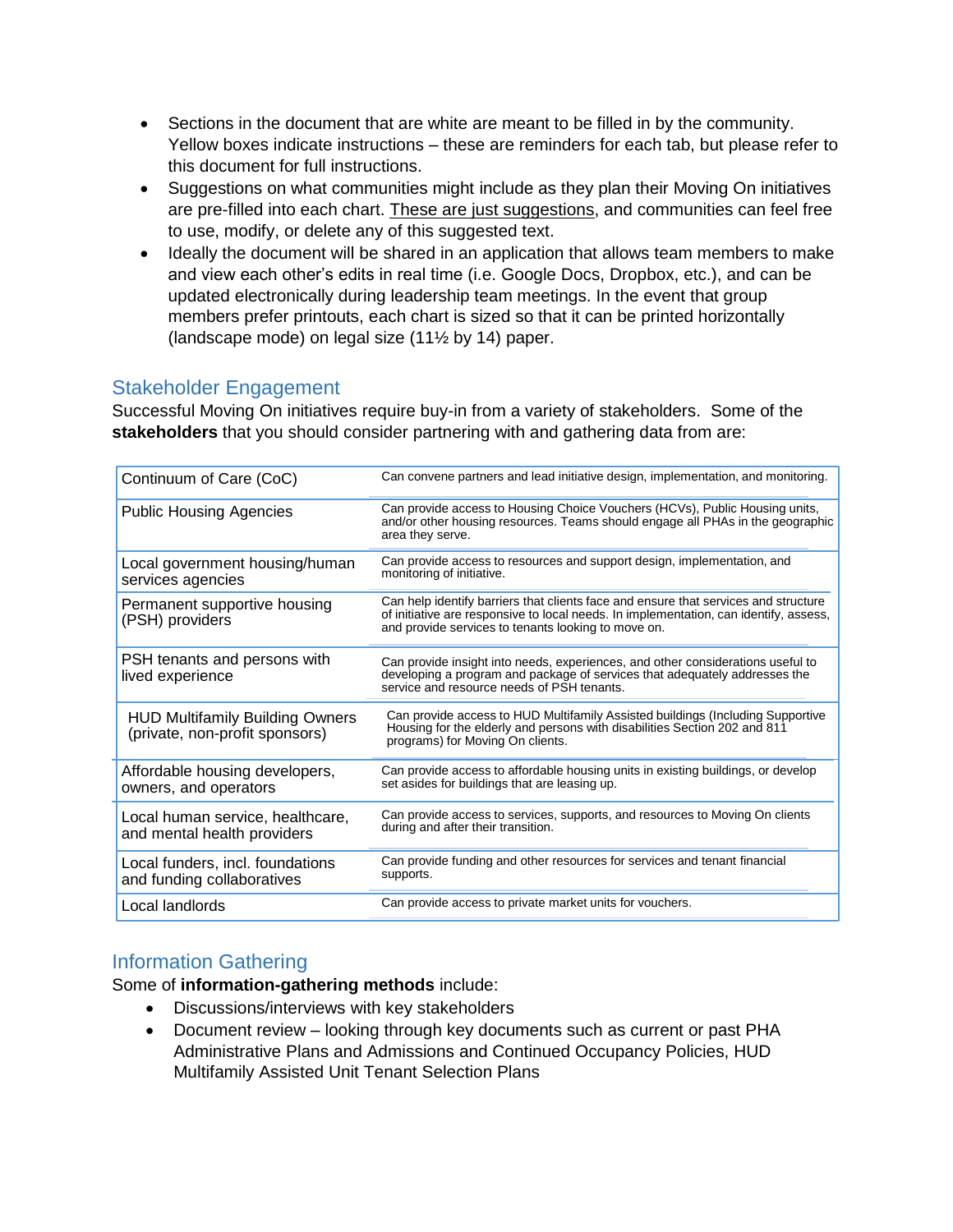- Focus groups, input sessions, or other methods of gathering stakeholders to gather input to help inform or refine the design of the initiative
- Surveys of key stakeholders online, over the phone, in-person, or using other methods, as appropriate based on the target audience and information to be collected.

## Tab by Tab Instructions

- Project Plan Template
	- o This tab provides an overview of key steps in the planning process, responsible parties, deadlines, notes, and status. Information in this cover tab will autopopulate into the top rows of the tabs that follow.
	- $\circ$  The team that is working on completing the Project Plan Template should designate a lead person or agency to be responsible for completing each of the tabs in the workbook. The full group's input will be needed to complete each of the tabs, but having a designated leader for each one will help to divide the responsibility so that it does not all fall on a single person or organization to keep the team on task. In some communities the lead may be the same person/organization for many or all of the tabs; this is fine as long as that person/organization has the capacity and expertise to lead in each of the areas.
- Leadership Team
	- $\circ$  This tab is designed to help communities interested in pursuing Moving On work identify a multi-sector leadership team comprised of stakeholders that can help to design and implement a robust and successful Moving On initiative.
	- $\circ$  Suggestions on the sectors/types of organizations that may be involved in your Moving On initiative and the roles they may play are pre-filled in this chart. These are just suggestions and the list is not exhaustive. Communities should use, modify, or delete any of the pre-filled items to reflect the community's leadership team.
	- $\circ$  Some communities may have multiple PHAs within the geographic area they cover; these communities should add an additional line for representatives of each PHA that they have or hope to engage (communities should attempt to engage all PHAs in their jurisdiction). To sort the list so that groups from the same sector (e.g. all PHAs) are grouped together, template users should click on the 'Data' tab in Excel and hit the 'Sort A to Z' Icon.



 $\circ$  Communities should note that there may be multiple representatives from a given sector or agency on the leadership team, or there may be partners that should be engaged, but do not have the capacity or ability to play a role on the leadership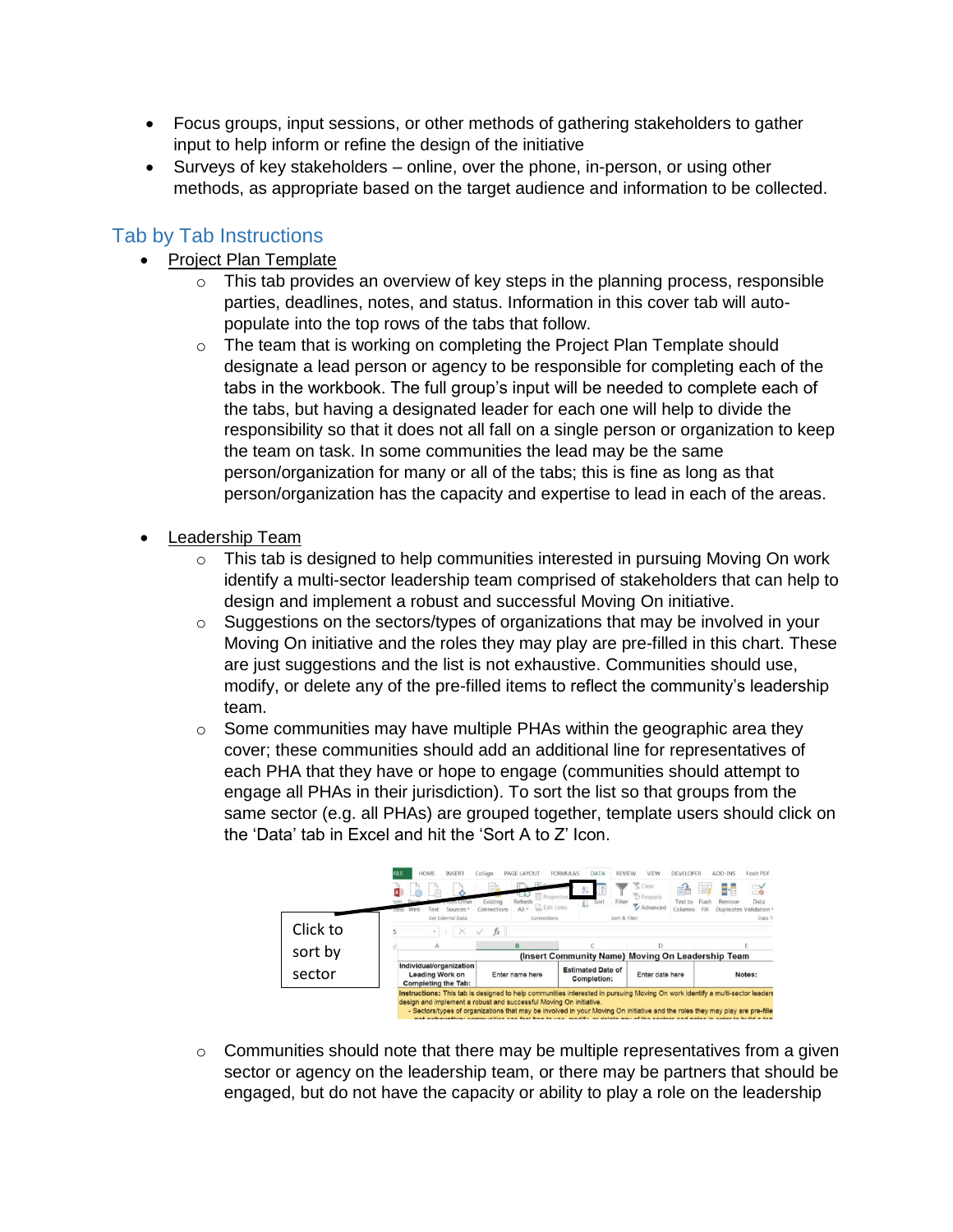team. Such partners can be tapped at different parts of the planning and implementation processes for input and support.

- $\circ$  The leadership team may consider designating a CoC representative familiar with the community to project manage the team and the process throughout.
- Resources Inventory Preparation
	- o This tab is designed to help you prepare to complete the **Resources Inventory**, a separate tool, which allows a community to compile a list of the resources that can be used for Moving On and identify gaps that need to be filled.
	- $\circ$  This tab includes pre-filled questions that the leadership team may ask itself and relevant stakeholders in order to identify what resources are needed for the initiative, what is already available, and which stakeholders should be engaged in order to further discussions about resources. All of the prefilled items in the chart are suggestions, and communities can feel free to use, modify, or delete any of the items that are not relevant to the community's Moving On initiative.
	- $\circ$  A note about the first two questions the inquiries about site-based/single-site and scattered-site PSH units are meant to help the leadership team understand the landscape. This provides a general sense of the universe of potential clients (all clients in supportive housing). The question about scattered-site units is meant to help the leadership team understand what level of demand there may be for 'transition in place' moving on, in which scattered-site tenants who are ready and want to move on from services are given the option of continuing to live in their current unit with a different housing subsidy. In all cases, tenants in scattered-site housing should still have the option to move to a new location, if that is what they prefer. If a community's PSH stock is largely scattered-site, leaders should factor that into consideration when making determinations about the amount of moving-related resources (e.g. housing navigation, application fees, movers, etc.) needed for the initiative.
	- $\circ$  The leadership team may consider designating the local PHA, or in cases where there are multiple PHAs or affordable housing providers with a large inventory in an area, the government agency that oversees housing, as the lead for completing this tab, because answering most of the questions will require access to and information from the PHA(s).
- Local Assessment
	- $\circ$  This tab provides space to track questions that communities want to answer as they design the services packages that will be offered to Moving On tenants, as well as the design of efforts to train and support PSH staff that will be working with tenants.
	- o There are several questions for consideration built into the template, based on the experience of other communities implementing Moving On. These are suggestions, and communities can choose to use and/or edit any or all of these questions and associated information, and to insert additional questions/methods of collecting information as appropriately locally.
	- o The leadership team may consider designating a PSH provider or other leadership team member with expertise in services and program design and access to PSH providers and tenants as the lead for completing work on this tab.